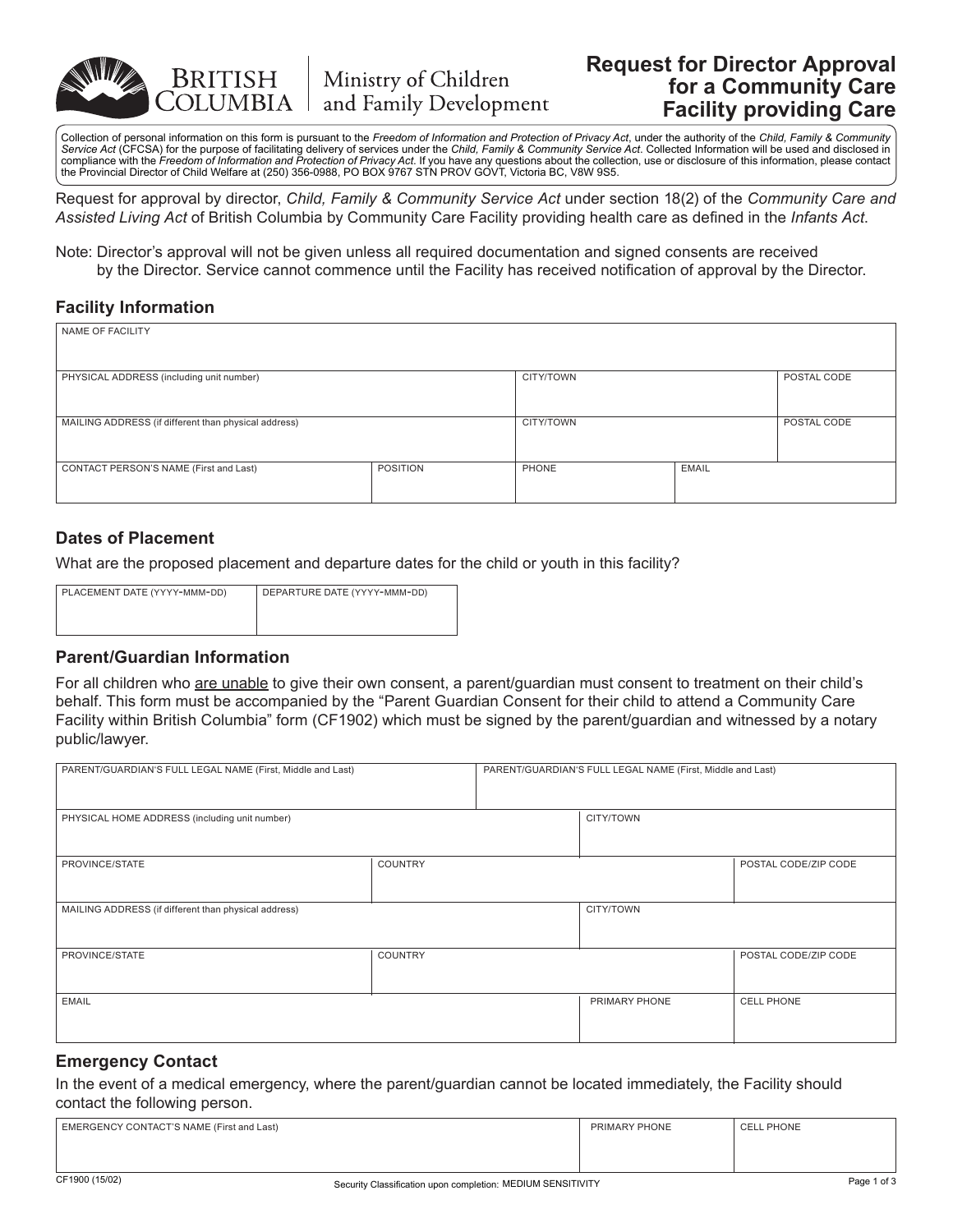### **Child or Youth's Information**

For all children/youth who are able to give their own consent, this form must be accompanied by the"Youth Consent to Attend a Community Care Facility within British Columbia" form ( (CF1901) which must be signed by the youth and witnessed by a notary public/lawyer.

| FULL LEGAL NAME (First, Middle and Last)                            |                | DATE OF BIRTH<br>(YYYY-MMM-DD) |
|---------------------------------------------------------------------|----------------|--------------------------------|
|                                                                     |                |                                |
| PHYSICAL HOME ADDRESS (if different than Parent/Guardian's address) | CITY/TOWN      |                                |
|                                                                     |                |                                |
| PROVINCE/STATE                                                      | <b>COUNTRY</b> | POSTAL CODE/ZIP CODE           |
|                                                                     |                |                                |

# **Temporary Guardian Information**

Have the parents/guardians appointed a temporary guardian for the child/youth  $N<sub>0</sub>$ 

| while the child/youth is in BC? |  | $\vert$ Yes |  |  |
|---------------------------------|--|-------------|--|--|
|---------------------------------|--|-------------|--|--|

If "Yes", attach a notarized document with an English translation if necessary and complete the following information.

| FULL NAME (First and Last)                            |       |                   |              |  |
|-------------------------------------------------------|-------|-------------------|--------------|--|
|                                                       |       |                   |              |  |
| PHYSICAL ADDRESS (including unit number)<br>CITY/TOWN |       |                   |              |  |
|                                                       |       |                   |              |  |
| POSTAL CODE                                           | PHONE | <b>CELL PHONE</b> | <b>EMAIL</b> |  |
|                                                       |       |                   |              |  |

### **BC Licensed Health Care Provider**

A health care provider as defined in s.17 of the *Infants Act,* includes a person licensed, certified or registered in BC to provide health care (also defined in s.17 of that Act).

For more information see: http://www.bclaws.ca/civix/document/id/complete/statreg/96223\_01#section17

#### **Notice To Licensee**

- $\triangleright$  For all children/youth able to consent, this form must be accompanied by the "Youth Consent to" Attend a Community Care Facility within British Columbia" form (CF1901) which must be signed and witnessed by a notary public/lawyer.
- $\triangleright$  For all children unable to consent this form must be accompanied by the "Parent Guardian Consent" for their child to attend a Community Care Facility within British Columbia" form (CF1902) which must be signed and witnessed by a notary public/lawyer.
- $\triangleright$  You are required to notify the director, CFCSA immediately if a child/youth indicates they have withdrawn consent or there is a change to any of the above information.
- ¾ Consent to health care by a minor in BC is governed by section 17 of the *Infants Act* and requires that the child understands the risks and benefits of the health care and that the health care provider has determined that the health care is in the child's best interests.

Confirmation by a health care provider that the child consents to be placed in and receive health care at this facility.

| DATE OF INTERVIEW WITH CHILD OR YOUTH (YYYY-MMM-DD) |           |                           |
|-----------------------------------------------------|-----------|---------------------------|
| HEALTH CARE PROVIDER'S NAME (First and Last)        | SIGNATURE | DATE SIGNED (YYYY-MMM-DD) |